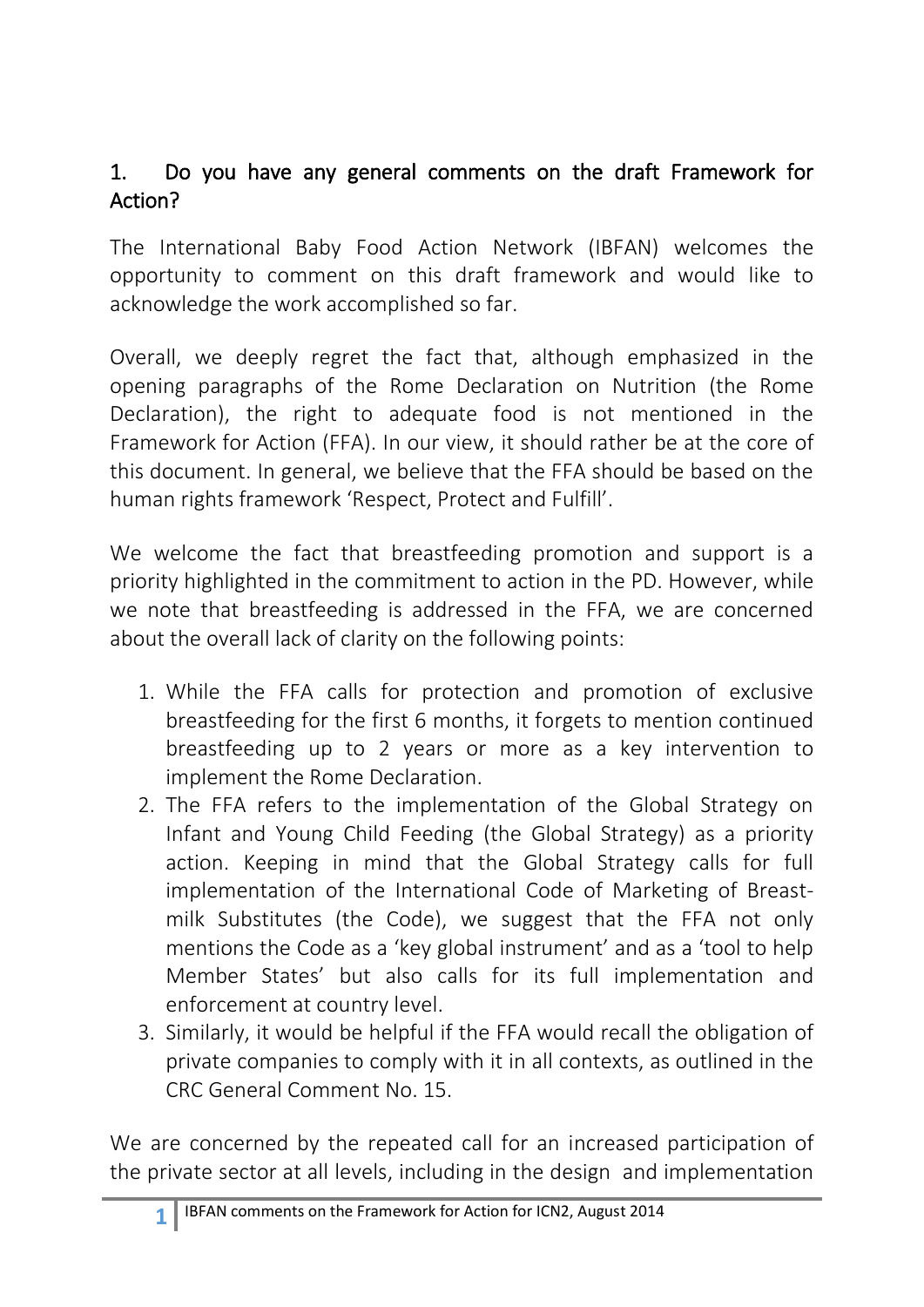of national action plans, while there is virtually no mention throughout the document of the necessity of safeguards against potential conflicts of interests (with the exception of page 5). The primary interest of most of the private sector, in particular large transnational corporations involved in policy making, is and will remain commercial and profit-driven. Therefore, lack of efficient and transparent safeguards against potential conflicts of interests constitutes a risk to the achievement of the right to adequate food and the fundamental right of everyone to be free from all forms of malnutrition.

The involvement and role of the corporations should be very clearly defined to protect policy setting and ensure clarity. WHO has on several occasions referred to Hearings. If set up correctly Hearings could facilitate the extraction of hard data policy makers need to make sound decisions. There is no benefit and little relevance in setting up 'consultations' with the private sector since these merely encourage corporations to provide 'opinions' on how food systems will operate. Such opinions tend to distort the policy setting process, and can often transfer power to the very corporations who are undermining food security, increasing opportunities for inappropriate corporate involvement, for example in education. Hard data about markets, etc, is what is needed.

If food producers are to be involved it is important to recognize that the large majority of the world's food is grown and harvested by small farmers, fisher folk etc not transnational corporations who tend to dominate UN meetings and standard setting and who seek an ever expanding role. ICN2 could do much to encourage governments to provide support small farmers, as outlined by the Special Rapporteur on the Right to Food, and so in turn increase the consumption of unprocessed, healthier food and protect valuable food cultures and skills which are fast being lost.

Finally, we would like to see a clear call for implementation and enforcement of effective marketing regulations on unhealthy foods and beverages, which have a heavy impact on the burden of malnutrition and thus on health.

## Do you have any comments on chapter 1-2?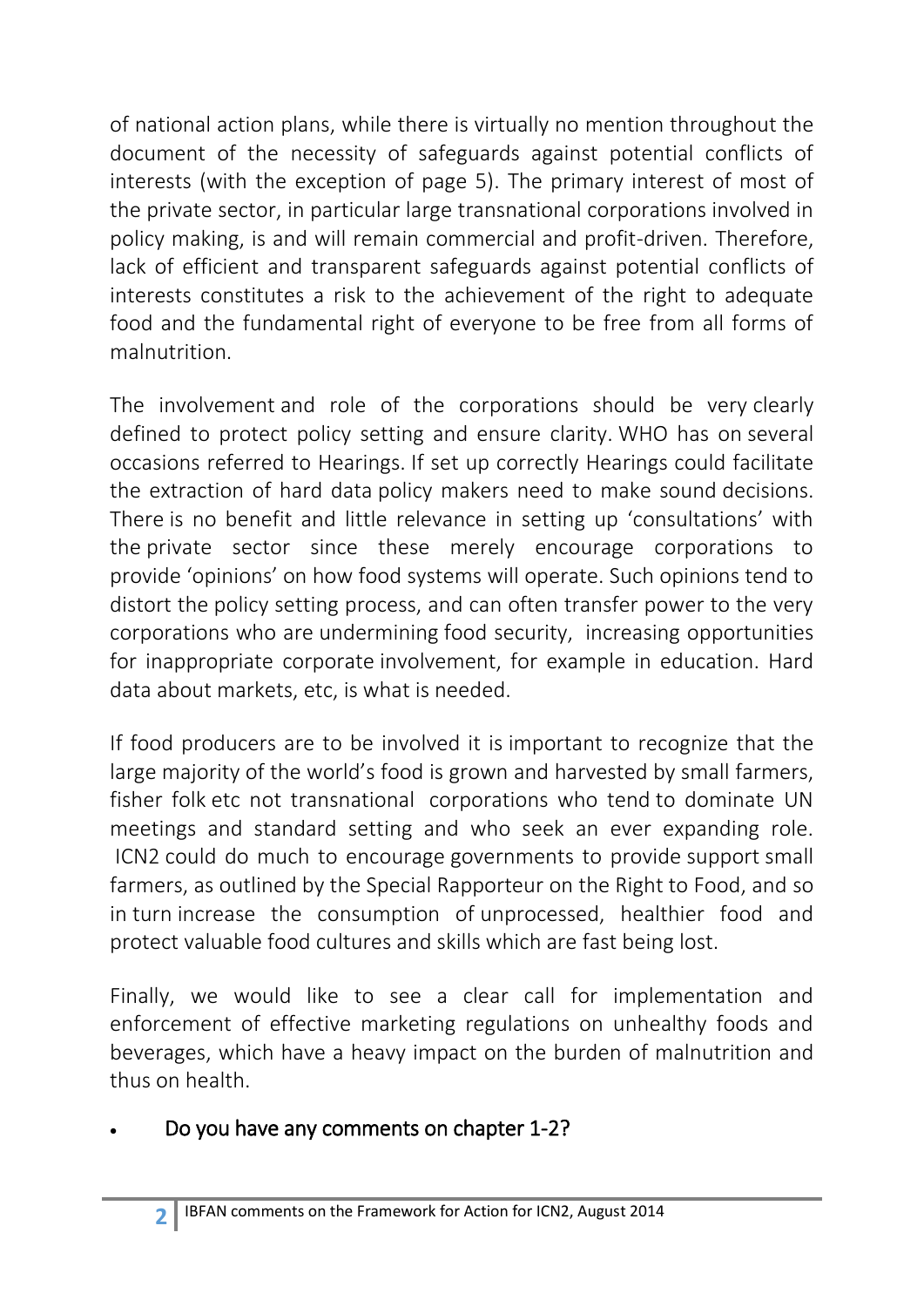In the introduction (chapter 1) as well as in section 2.2, we would like to see the underlying causes of malnutrition clearly defined. In addition, it is crucial to mention access to independent, unbiased information as the necessary prerequisite to the ability of consumers to choose healthy diets, and to call for strict marketing regulations on unhealthy foods and beverages. Accountability should be understood not only as duty-bearers (governments, companies) rendering account's to people representatives, but above all as rights-holders (consumers, national and local representatives) being entitled to hold duty-bearers accountable for their activities through effective and deterrent accountability mechanisms implemented into legislation.

In Section 2.3, under Financing for Improved Nutrition Outcomes, we need to add that finances should be made available through maternity protection schemes, to enable women working in the formal and the informal sector, as well as home makers in the category of those below the poverty line to optimally breastfeed their infants and young children; the services provided should include skilled counselling and childcare services.

## Do you have any comments on chapter 3 (3.1 Food systems, 3.2 Social Protection; 3.3 Health; 3.4 International trade and investment)?

Section 3.1: We acknowledge that the FFA focuses on food systems. However, we would like to highlight that, while breastfeeding is a robust process functioning on a perfect 'demand/supply' principle, it is not included in the described 'production / handling / processing / storage / transportation / marketing / retailing' chain. Breastmilk constitutes the perfect food for infants and young children, fitting their nutritional needs better than any other food and is not only affordable, but free. Thus, breastfeeding should be specifically mentioned in section 3.1 as a particular 'food system' based on human physiology that should be protected, promoted and supported by public policies. In addition, WHO recommendations on optimal breastfeeding practices (early initiation within the first hour after delivery, exclusive breastfeeding for the first 6 months and continued breastfeeding until 2 years or more) should be specifically mentioned in the paragraph 5 of page 8. On page 12, to be coherent with the mention of the Code in the first lines, full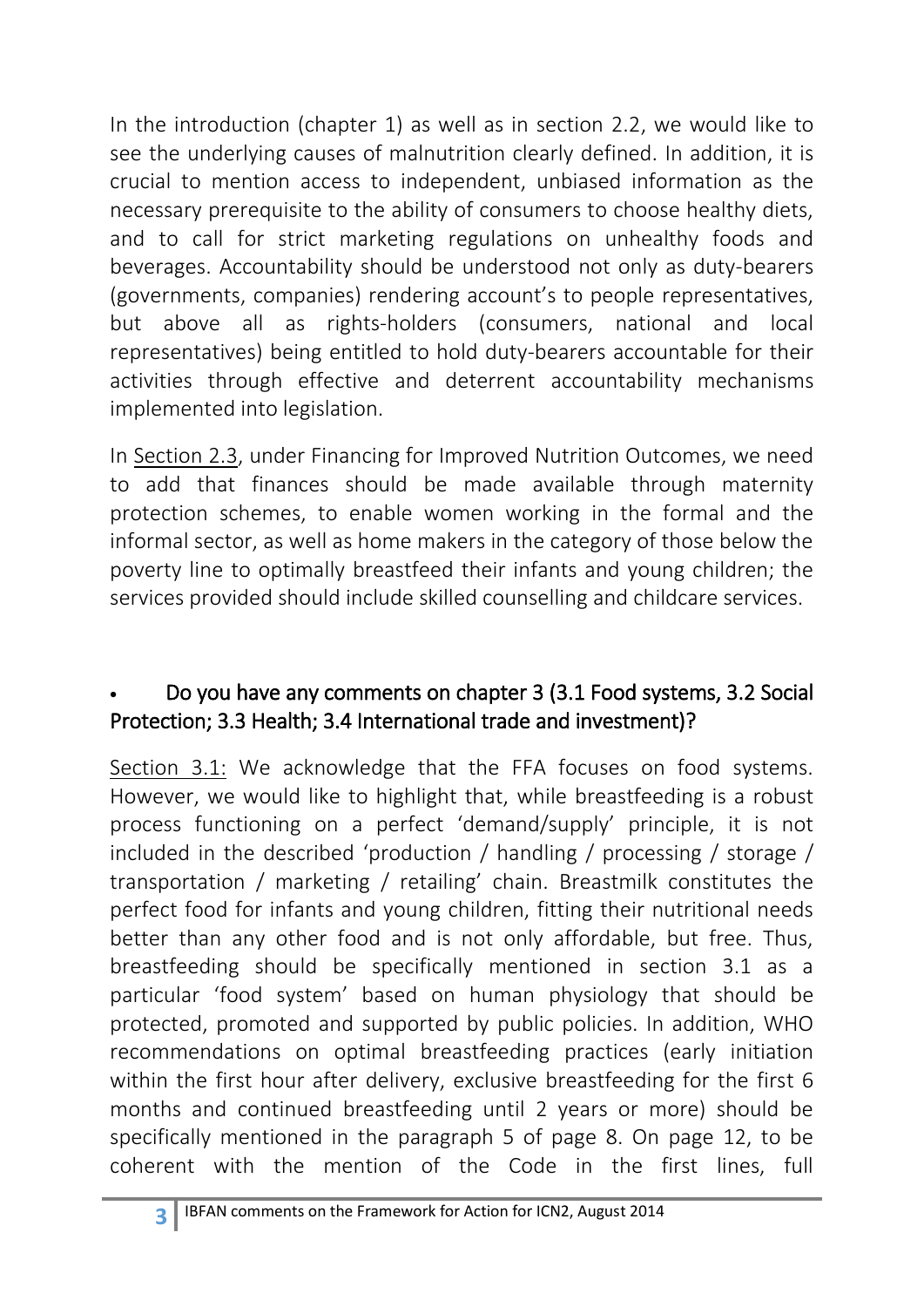implementation of the Code and relevant subsequent WHA resolutions should be mentioned under 'Regulating marketing' (last paragraph).

Section 3.2: In line with the Operational Guidance for Emergency Relief Staff and Programme Managers on infant and young child feeding in emergencies, we would like to see breastfeeding protection, promotion and support mentioned as crucial interventions in cases of humanitarian emergencies.

Section 3.3.1: We would like to see breastfeeding protection, promotion and support mentioned as a priority action to address wasting. In relation with stunting, continued breastfeeding until 2 years or more should also be mentioned as a priority action, in line with WHO recommendations on optimal breastfeeding practices.

Section 3.3.2: Despite the fact that breastfeeding is recognized as one of the most effective single intervention to prevent diarrhoea and pneumonia, the 2 major infant killers, it is not mentioned as a health intervention to prevent infectious diseases.

Section 3.3.3: We commend the inclusion of this section in the FFA. However, despite the mention of the Code in the first paragraph of page 20, its full implementation into national legislation is not clearly referred to as a priority action in the following paragraph, which is confusing. In the priority actions we would like to see that monitoring and assessment of Global Strategy for Infant and Young Child Feeding policy be carried out every 3 years to find out gaps and actions plans be developed to bridge the gaps.

Section 3.3.6: Taking into account that breastfeeding gives newborns their first immunisation, strengthening their immune system and thus limits recourse to antimicrobial drugs, we would welcome the mention of breastfeeding protection, promotion and support as priority actions to address antimicrobial resistance.

# Do you have any comments on chapter 4-5?

Apart of the lack of efficient and transparent safeguards against potential conflicts of interests, already mentioned in our point 1, we are deeply concerned by the call to the private sector to direct efforts to 'training the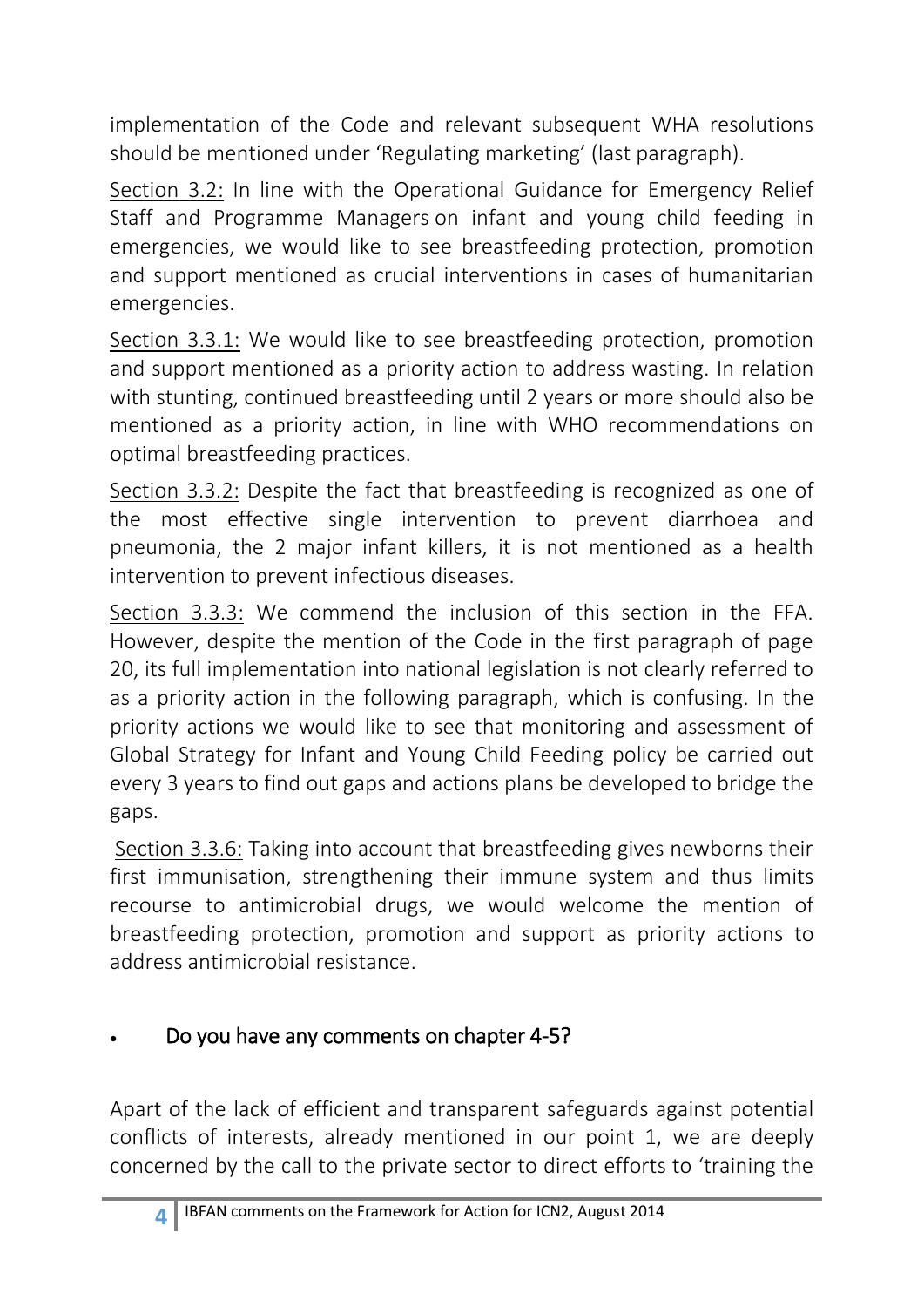appropriate personnel needed in all relevant sectors'. We feel that this could lead to undue influence of commercial interests in the shaping of for example, health personnel curricula, while on the contrary professional associations such as the [International Society for Social Paediatrics](http://issop.org/images/stories/ESSOP_DOCUMENTS/pdf/Position_statements/issop_position_statement_4_sponsoring_baby-feeding-industry_2014_april.pdf) and [Child Health](http://issop.org/images/stories/ESSOP_DOCUMENTS/pdf/Position_statements/issop_position_statement_4_sponsoring_baby-feeding-industry_2014_april.pdf) (ISSOP) call for an ending of all sponsorship of paediatric educational meetings by the industry.

[http://issop.org/images/stories/ESSOP\\_DOCUMENTS/pdf/Position\\_statem](http://issop.org/images/stories/ESSOP_DOCUMENTS/pdf/Position_statements/issop_position_statement_4_sponsoring_baby-feeding-industry_2014_april.pdf) [ents/issop\\_position\\_statement\\_4\\_sponsoring\\_baby-feeding](http://issop.org/images/stories/ESSOP_DOCUMENTS/pdf/Position_statements/issop_position_statement_4_sponsoring_baby-feeding-industry_2014_april.pdf)[industry\\_2014\\_april.pdf](http://issop.org/images/stories/ESSOP_DOCUMENTS/pdf/Position_statements/issop_position_statement_4_sponsoring_baby-feeding-industry_2014_april.pdf)

## 2. Does the Framework for Action adequately reflect the commitments of the Rome Declaration on Nutrition, and how could this be improved?

As mentioned above, the document does not address the root causes of malnutrition nor different forms of malnutrition – we would like to see a paragraph added in the introduction on this.

Environmental and climate changes are also insufficiently mentioned and need to be given more emphasis taking into account existing evidence.

Even though the document highlights 'opportunities for improving nutrition quality and safety', it does not address properly the issue of food safety and quality controls. Regarding food safety, we would like to see the issue of food contaminants addressed in the document.

The document states that improving people's nutrition should be done in a sustainable way, and that 'food systems have a major impact on the environment with food production a major contributor to greenhouse gas emissions'. However the contamination of food and soil by chemical farm inputs (such as fertilizers, herbicides and pesticides) has not been addressed. Similarly, despite the recent studies highlighting their role as endocrine disrupters, the impact of these chemical farm inputs, as well as chemical additives in processed foods, on health is not mentioned in the document and needs to be included.

Finally, we regret that the issue of food losses and food waste is not sufficiently addressed.